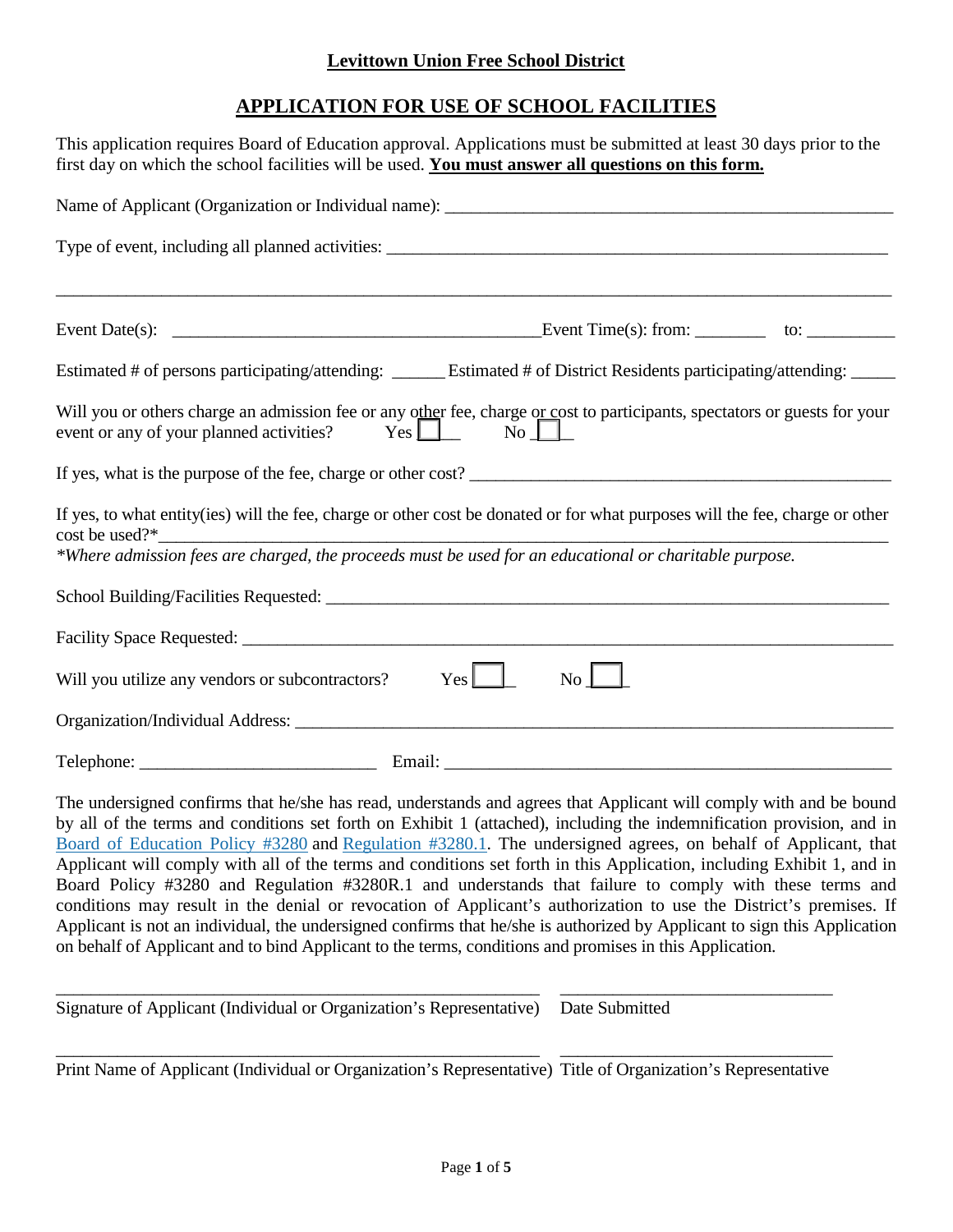#### **EXHIBIT 1 – TERMS AND CONDITIONS FOR THE USE OF SCHOOL FACILITIES**

1. School Facilities: Wherever the term "school facilities" is used in these Terms and Conditions, the term "school facilities" includes, but is not limited to, all areas identified in the Application for Use of School Facilities and all sidewalks, walkways, parking lots, entrances, stairs and all other areas incidental to and/or connected with the use of the areas identified in the Application for Use of School Facilities.

2. Policies/Rules/Regulations/Laws: Applicant understands that this application for use of school facilities and Applicant's intended use of school facilities is subject to (1) the within Application and these terms and conditions; and (2) Board Policy #3280 (Use of School Facilities) and Regulation #3280.1 (available at [http://www.levittownschools.com/boe/policies/\)](http://www.levittownschools.com/boe/policies/). Applicant has read and agrees to comply with these terms and conditions, Board Policy #3280 and Regulation #3280.1 and will require its employees, vendors, contractors, subcontractors, participants, volunteers, members and guests to do the same (collectively, "the Attendees").

Applicant will observe and comply with all policies, rules (including, but not limited to, all posted rules related to preventing the spread of COVID-19), and regulations of the Levittown Union Free School District ("the District) (including, but not limited to, the District's Code of Conduct) and will require the Attendees to do the same. The District's policies and regulations are available at: [http://www.levittownschools.com/boe/policies/.](http://www.levittownschools.com/boe/policies/)

The District is not responsible for the loss, damage or theft of Applicant's or the Attendees' personal property during the use of school facilities.

Applicant acknowledges and agrees that Applicant's use of school facilities requires strict compliance with all relevant federal, State and local laws, regulations, executive orders, guidance and guidelines with respect to preventing the spread of COVID-19. If Applicant is requesting to use school facilities for any sport or athletic activity, Applicant acknowledges and agrees that Applicant and the Attendees will comply with New York's Sports and Recreation Guidelines [\(https://forward.ny.gov/statewide-guidelines\)](https://forward.ny.gov/statewide-guidelines), New York's Interim COVID-19 Guidance for Sports and Recreation [\(https://www.governor.ny.gov/sites/governor.ny.gov/files/atoms/files/SportsAndRecreationMasterGuidance.pdf](https://www.governor.ny.gov/sites/governor.ny.gov/files/atoms/files/SportsAndRecreationMasterGuidance.pdf) ) and all other applicable federal, State and local laws, regulations, executive orders, guidance and guidelines.

Applicant agrees to review and consider the optional safety measures contained in the CDC's guidelines, "Considerations for Youth Sports" (https://www.cdc.gov/coronavirus/2019-ncov/community/schoolschildcare/youth-sports.html).

Applicant agrees that prior to the start of an event or any use of school facilities, an announcement will be made to Attendees regarding emergency evacuation procedures (*e.g.,* pointing out posted procedures, providing directions for exiting, or providing instructions regarding how to respond to alarms).

3. Defense and Indemnification: To the fullest extent permitted by law, Applicant indemnifies and will defend (with counsel selected by the District) and hold harmless the District, its employees, agents, representatives and members of its Board of Education from any and all liabilities, losses, costs, damages, and expenses (including, but not limited to, reasonable attorneys' fees and disbursements) arising from any claims, disputes or causes of action of whatever nature arising, in whole or in part, out of or in connection with Applicant's actual use or proposed use of the school facilities including, but not limited to, the use of the school facilities by the Attendees. In the event that any legal proceeding is instituted or any claim or demand with respect to the foregoing is asserted by any person in respect of which indemnification may be sought from Applicant pursuant to the provisions of this paragraph, the District will promptly notify Applicant of the legal proceeding, claim or demand, and give Applicant an opportunity to defend and settle same without any cost to the District. The District will extend reasonable cooperation to Applicant in connection with the defense, which will be at the expense of Applicant. In the event that Applicant fails to defend the District within 30 calendar days of receipt of the notice, the District will be entitled to assume the defense thereof, and Applicant will be liable to repay the District for all its expenses reasonably incurred in connection with the defense (including reasonable attorneys' fees, disbursements, expert witness fees and settlement payments). The failure of the District to notify Applicant of a legal proceeding, claim or demand will not relieve Applicant of any obligation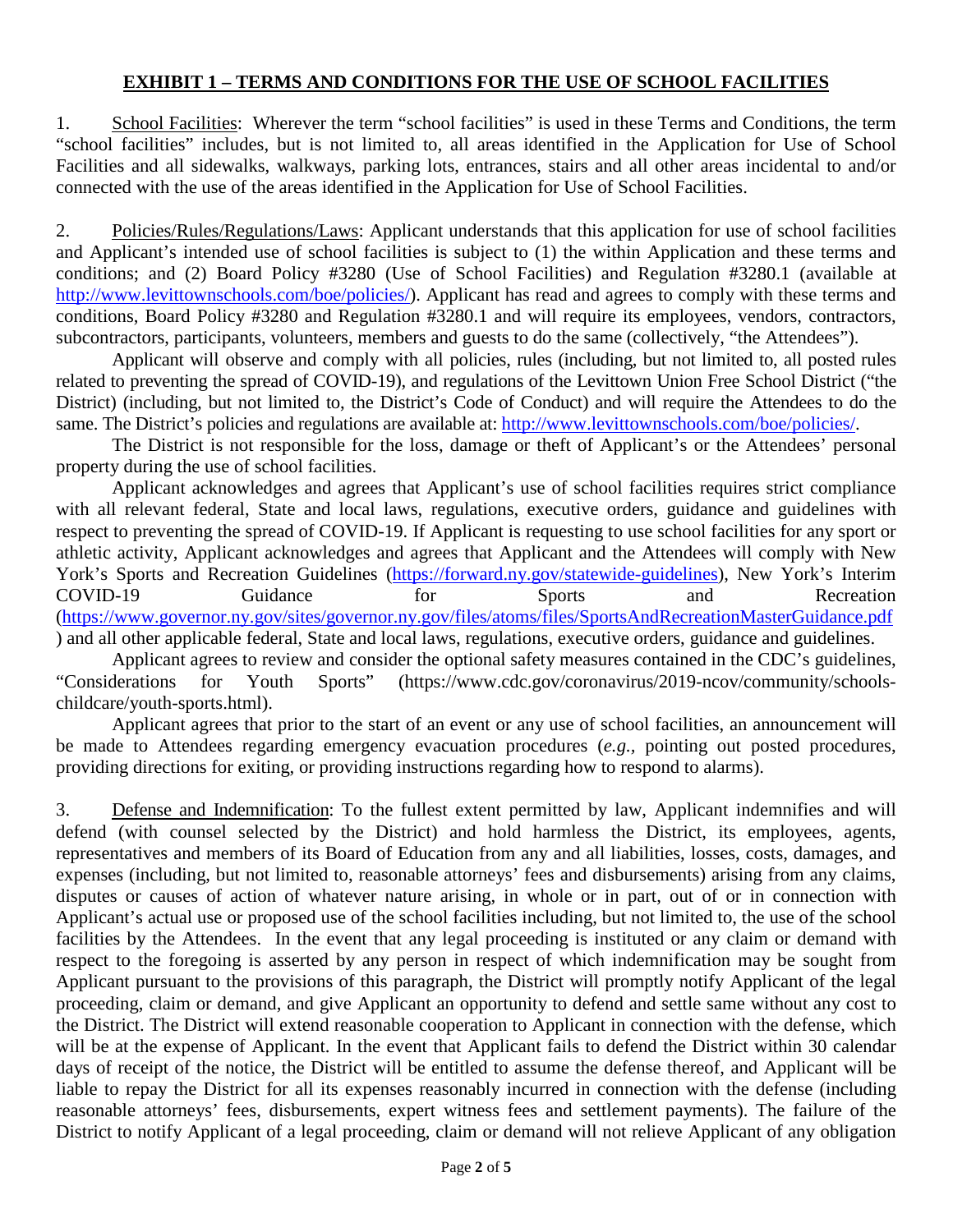that Applicant has pursuant to this paragraph unless and only to the extent that the failure to notify Applicant materially prejudices Applicant. Applicant agrees not to enter into any waiver, release or settlement of any legal proceeding, claim or demand for which indemnification may be sought hereunder without the prior written consent of the District (which consent will not be unreasonably withheld). All of the provisions of this paragraph will survive the expiration or termination of the Applicant's use of the school facilities.

4. Insurance: Applicant will obtain, at Applicant's sole cost and expense, and keep in full force and effect during the time period that Applicant utilizes the school facilities the following insurance:

## a. **Commercial General Liability Insurance**

\$1,000,000 per occurrence/\$2,000,000 aggregate, with no exclusions for athletic participants.

- b. **Automobile Liability (when an organizations' s vehicle is brought onsite)** \$1,000,000 combined single limit for owned, hired, borrowed and non-owned motor vehicles.
- c. **Workers' Compensation and NYS Disability Insurance (for an Applicant with employees)**

Statutory Workers' Compensation (C-105.2 or U-26.3) and NYS Disability Insurance (DB-120.1) for all employees. Proof of coverage must be on the approved specific form, as required by the New York State Workers' Compensation Board. ACORD certificates are not acceptable. A person seeking an exemption must file a CE-200 Form with the State. The form can be completed and submitted directly to the WC Board online.

#### d. **Umbrella/Excess Insurance**

#### **General Use**

\$1 million each occurrence and aggregate. Umbrella/Excess coverage must be on a follow-form basis over the required general liability coverage.

# **Athletic and Recreational Camps** (*if applicable*)

\$5 million each occurrence and aggregate. Umbrella/Excess coverage must be on a follow-form basis over the required general liability coverage.

#### **Carnivals and Firework Displays, etc.** (*if applicable*)

\$10 million each occurrence and aggregate. Umbrella/Excess coverage must be on a follow-form basis over the required general liability coverage.

Notwithstanding any terms, conditions or provisions, in any other writing between the parties, Applicant hereby agrees to effectuate the naming of the District as an additional insured on Applicant's insurance policies, except for workers' compensation and NYS disability insurance. Each policy naming the District as an additional insured must:

- Be an insurance policy from an A.M. Best rated "A-" or better insurer, licensed in New York State; and
- state that Applicant's coverage is primary and non-contributory coverage for the District, its Board, employees and volunteers.

It is the intent of these Terms and Conditions that additional insured status will cover all school facilities. The District must be listed as an additional insured by using an endorsement providing additional insured coverage for accidents and claims arising out of Applicant's use of school facilities such as ISO endorsement CG 2026 or its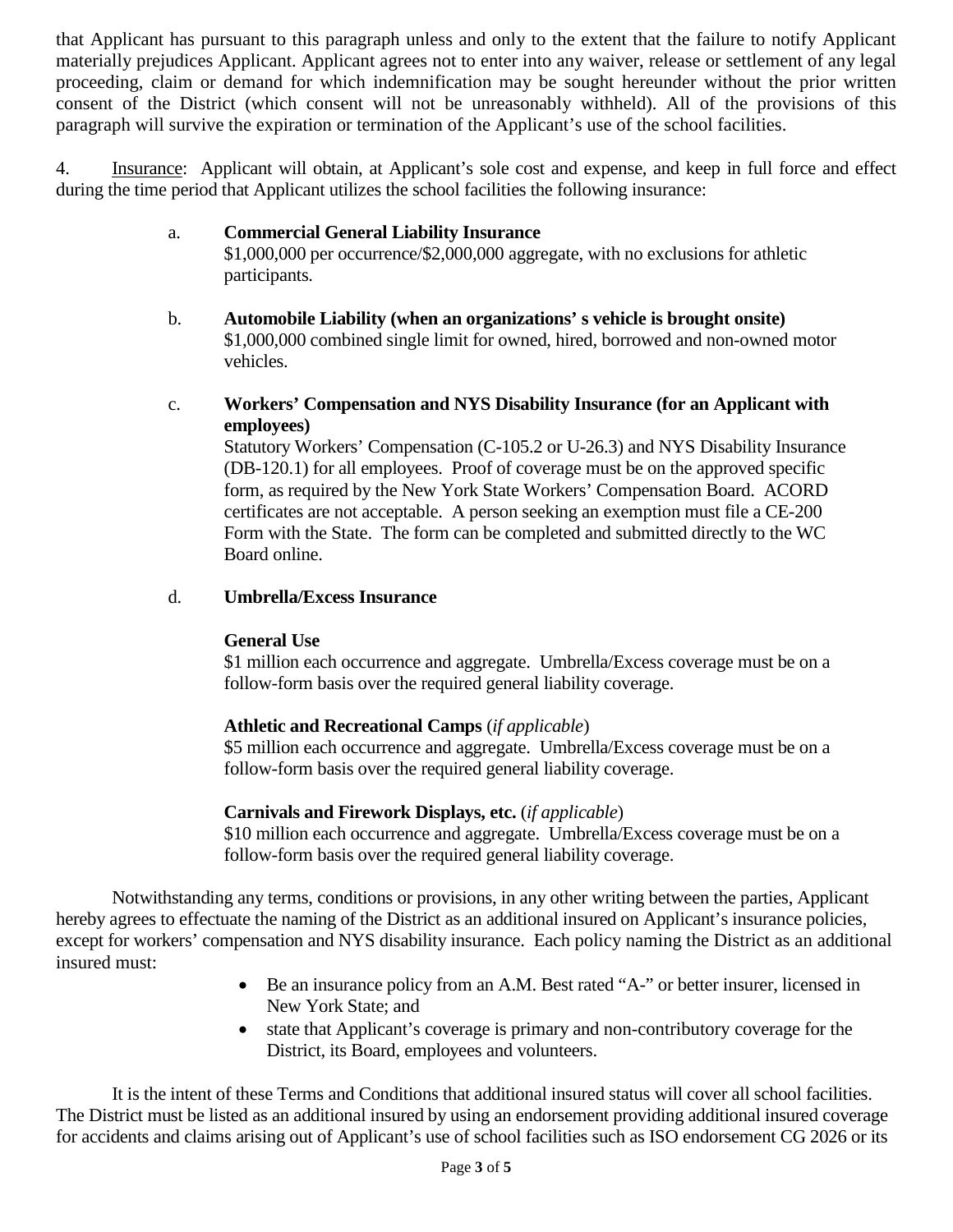equivalent. The decision to accept an alternative endorsement rests solely with the District. A completed copy of the endorsement must be attached to the certificate of insurance. The certificate of insurance must describe the services provided by the Applicant that are covered by the liability policies. At the District's request, Applicant will provide copies of the declarations pages of the liability and umbrella policies with a list of endorsements and forms. If so requested, Applicant will provide a copy of the policy endorsements and forms.

Applicant hereby indemnifies and holds harmless the District for any applicable deductibles and selfinsured retentions, all of which are the sole responsibility of Applicant, to the extent not covered by the applicable policy.

Applicant acknowledges that failure to obtain the foregoing insurance on behalf of the District constitutes a material breach of contract and subjects Applicant to liability for damages, indemnification and all other legal remedies available to the District. Applicant must provide the District with proof satisfactory to the District that the above requirements have been met, at least, 10 days prior to the first day of the requested use of school facilities. The failure of the District to object to the contents of the certificate or the absence of same will not be deemed a waiver of any and all rights held by the District.

Any vendors, contractors or subcontractors utilized by Applicant must comply with the above insurance requirements, including the requirement to provide the District with proof of insurance coverage naming the District as an additional insured, prior to the scheduled use of facilities.

The District is a member/owner of the New York State Schools Insurance Reciprocal ("NYSIR"). Applicant acknowledges that the procurement of that insurance as required herein is intended to benefit not only the District, but also NYSIR as the District's insurer.

5. Fees: Applicant will pay the District in accordance with the agreed upon fee schedule no later than 5 days prior to the first day of the requested use of school facilities.

6. Assumption of Risk. Applicant acknowledges that the proposed use of school facilities may expose Applicant and its owners, members, officers, employees, coaches, and/or agents to certain risks including the potential risk of transmission of COVID-19, which is extremely contagious and spreads easily through person-toperson contact. Applicant acknowledges that operating or participating in the proposed use of school facilities could increase the exposure and risk of contracting COVID-19 and that such exposure or infection may result in personal injury, illness, permanent disability and death to Applicant's owners, members, officers, employees, coaches, and agents, and to others. Applicant is voluntarily operating and participating in the proposed use of school facilities with knowledge of the risks, hazards, and other dangers involved and hereby accepts any and all risks of injury (including personal injury and death) to Applicant's owners, members, officers, employees, coaches, and agents arising out of or in any way connected with the proposed use of school facilities.

7. Modification/Termination: All permits to use school facilities are subject to modification or cancellation based upon school needs by the District at any time. All permits are subject to cancellation at any time for violation of law, District policies, rules or regulations or the Applicant's failure to provide the required insurance coverage.

#### 8. Miscellaneous:

- No smoking or vaping is permitted in or on District property, including in or on school facilities.
- The District may request a list of the names of all anticipated participants as part of the application review process.
- The District may request a list of all vendors, contractors or any other outside entities that will be utilized by Applicant as part of the application review process.
- Applicant is responsible for supervision of all persons in attendance at the event.
- Only approved area(s) of District property as designated by the District may be used.
- Applicants must return the school facilities to the condition found upon arrival. Applicant will be responsible for any and all cleanup costs or repairs needed as a result of Applicant's use of the facilities.